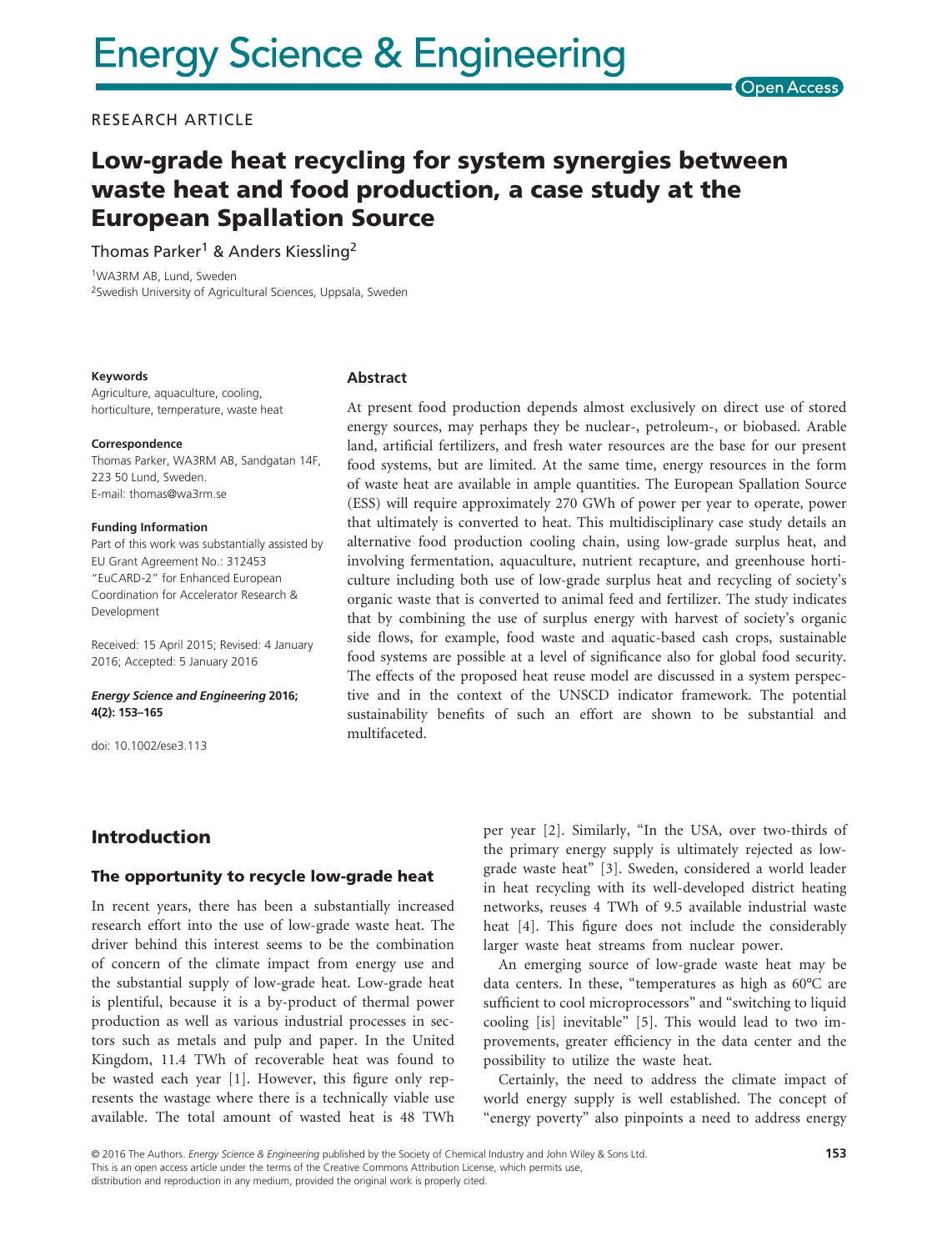efficiency from a viewpoint of economy and equity. The recovery of low-grade heat has been shown to be able to play a role in this and the opportunities for doing so

seem to be increasing [6]. A low-temperature district heating network greatly facilitates heat recovery from industrial waste heat and leads to more efficient industry, cheaper heat, and lower emissions [7].

## Purpose of the research

There is thus significant indication of an opportunity to create sustainability benefits by recycling low-grade heat. The purpose of research is to contribute to knowledge about how low-grade waste heat can be used in ways that are both practicable and sustainable. Target audiences for this article are sustainability managers, energy managers, government bodies involved in planning and energy systems, and researchers in the field.

To achieve the research goal, based on the identified case, the following research questions were posed:

- 1. What uses for industrial waste heat have been identified with development potential?
- 2. What are the identified sustainability benefits of the identified heat-recycling initiatives?
- 3. What potential sustainability benefits and costs might be associated with the heat recycling and how may they be evaluated?

### Methods

This research is based on an in-depth case study. The organization in the case, the European Spallation Source (ESS) is large-scale, multinational research facility, a type of institution often called "research infrastructure." The study of research infrastructure offers some advantages. As organizations dedicated to facilitating scientific endeavor, research infrastructure tends to be default support research and to be open to the study. They tend to have an academic culture and publish design reports and other documents, and work with peer review as a management process [8]. Energy issues in research infrastructure have in recent years also attracted considerable interest [9].

The case is of special interest because ESS has committed to recycling its waste heat, and doing so in an as efficient way as possible. The commitment is strong, having been made between partner governments.

To achieve its goals, the ESS has formed a close collaboration with the Swedish University of Agricultural Sciences (SLU) and other interested parties, and has developed a proposal, based on the biological systems to reuse low-grade heat, which is detailed in the case study.

The case is analyzed in the perspectives of the interaction of the involved systems and sustainability impacts of the case proposal in these systems. In the systems perspective, the point of departure is the effect in the case on the energy system, and the analysis continues with connections to food and nutrient systems and

Many tools and indices to assess sustainability have been proposed, and these proposals have in turn been analyzed. In one such sustainability indices, the authors conclude that "We show that these indices fail to fulfill fundamental scientific requirements making them rather useless if not misleading with respect to policy advice" [10].

Indices do not express objective truths, but instead are powerful expressions of a chosen set of values [11]. "Indicators arise from values (we measure what we care about), and they create values (we care about what we measure)" [12] and further "from a scientific point of view, there cannot be such a thing as one comprehensive measure or index of sustainability" [13, 14].

Therefore, the sustainability assessment will focus on identifying the relevant categories of sustainability impacts and discussing the case from a systems perspective in these categories. Rather than attempting to assess the proposal into an index figure, the case is discussed in the context of each relevant theme in the framework put forward by the United Nations Commission for Sustainable Development [15].

# Structure of the article

water.

This first section of this article serves to introduce the issues and thereafter to present the purpose of the research and the methods employed to attain them. The rest of the article is structured as follows: "Use of Low-Grade Heat in the Literature" section contextualizes the study by giving a brief overview of uses of low-grade heat from the literature. Section "Case Study: The European Spallation Source" thereafter presents the case study, starting with the organization studied, its goals, and operating conditions as well as design solutions implemented at the point of study. Relevant local market and climate conditions are also briefly presented. Section "Proposal: waste heat for food production with a nutrient loop" contains a presentation of a proposal for improved heat recycling at lower temperatures that included integration to horticulture and aquaculture. Section "Analysis" is the analysis of the findings in the case, starting with the general applicability of the case study to industry, thereafter applying a systems perspective and lastly a sustainability perspective. And the final section presents the main conclusions of the study.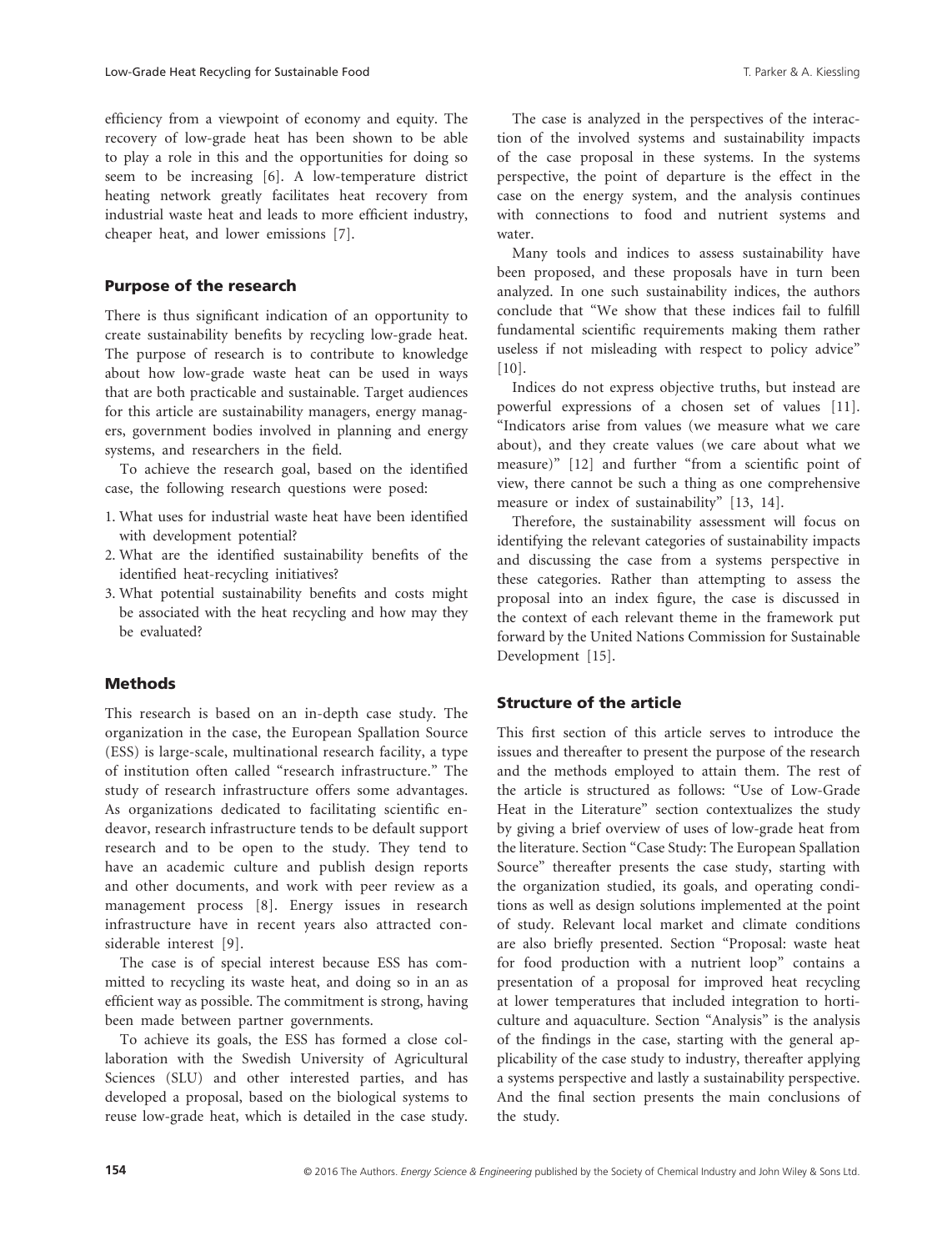# Use of Low-Grade Heat in the **Literature**

### Potential uses of low-grade heat

The simplest use for low-grade waste heat is for space heating. Today, temperatures as low as 40°C can easily be used for heating purposes, either via ventilation or floor heating. The environmental benefits of this can be substantial, if the waste heat replaces burning of fossil fuels. Looking at waste heat in the United Kingdom, "one-third of all fossil fuels consumed in the UK to produce low-grade heat for buildings" and further that "district heating schemes can provide cost-effective and low-carbon energy to local populations" [16]. The word "local" is significant. Heating, as opposed to electrical power, can be relatively easily stored, but is difficult to transport. Therefore, "direct heat use will depend on whether [a] potential user can be found" [6].

Aside from residential space heating, low-grade heat may also be supplied to greenhouses. However, as a cooling source for industry, greenhouses are viable only in winter, or in very northern climate areas [17].

Heating demand for greenhouses in Sweden is around 0.5 TWh [18, 19]. Nonetheless, reducing the sustainability impact of energy use would be a significant improvement of the sustainability performance of greenhouses. Also, "energy is typically the largest over-head cost in the production of greenhouse crops." Counting indirect energy use, fertilizer is one of the most energy-consuming parts of greenhouse operation, accounting for 21% of energy use [18].

Greenhouses contribute to sustainable development by vastly increasing the yield for a given area. The increase can be by a factor of 10–20 times compared to outdoor horticulture [18].

An intriguing possibility is to generate electrical power with waste heat. The most common proposal for this to make use of the organic Rankine cycle (ORC), but many other proposals exist, such as Stirling engines or condensing boilers [1, 20]. Suppliers of ORC systems claim to be able to produce power at temperatures such as 80°C and even lower, but typically require a heat sink with a temperature difference to the supply of at least 40°C. Moreover, at these extreme levels the production is not very economical. Other systems tend to demand higher temperatures and/or higher temperature differences. According to Fang et al. [7], industrial uses of waste heat include desalination and power generation, but are difficult at temperatures under around 200°C.

It would seem more advantageous to find uses of heat not requiring conversion to mechanical or electrical power. There is a significant difference between *recovery* and use as heat or *upgrade* to work, electricity or cooling [3]. Aside from space heat, refrigeration and desalination allow direct use without conversion to mechanical work [5]. Desalination can be achieved at as low temperatures as 45–50°C using "near vacuum level pressures" [6]. Even freezing is possible [21]. The much-awaited hydrogen economy would open up new possibilities, such as biohydrogen via dark fermentation at 70°C [22], or biohydrogen and biomethane at 37°C [23]. Additional uses include bacteria growth, typically at 37–38°C, biogasification, drying biomass, and production of a variety of substances, including ammonia, hydrogen, and pure water [6].

The drying process can have a crucial impact on the total energy efficiency of the use of biomass as an energy carrier, because the drying requires significant amounts of energy. Similarly, in digestion processes, digestibility has been shown to increase by 5–10% when the temperature is increased from 35°C to 50°C, but the energy use for heating was higher than the gain [24]. Production of protein meals for constructed animal feed from biomass sources as fish, microbes, macroalgae, plants, and insects require energy for drying. For example, meal production from as varying sources as yeast or fish requires removal of more than 70–80% of the weight in water [25]. Traditionally, high-temperature systems with temperatures over 100°C have been used, but more recently it has become clear that lower drying temperatures improve the quality of the product [26]. Today more than 27 million tons of fish is processed into fishmeal annually [27, 28] requiring removal of nearly 20 million tons of water. Considering the prognosis of more than 90 million ton of farmed fish to 2030 [28] and a replacement of soy as the major protein source in their diet with single cell protein (as yeast, microalgae etc.), macroalgae, feed mussel meal, and/or insects, more than 300 million tons of water needs to be evaporated by low-temperature drying techniques in order to form a transportable commodity to be used in the aquatic feed production. Even if fish has an uniquely high protein need, the amounts will be similar or even larger in the terrestrial farmed animals considering their larger volumes and that also in these animals the use of human grade protein sources (mainly soy and corn) must be replaced by alternative sources like the ones mentioned earlier and thereby require more energy for evaporating water than presently is the case. Considering that 1 kg of water requires 2.3 MJ for evaporation, it becomes clear that alternative techniques to the present ones based on fossil energy are urgently needed.

Production of fish and microalgae in more closed systems will require heating, especially in temperate climates. The need of energy will vary with farming temperature, exchange of water, and ventilation. Salmon requires 14°C as the optimal temperature, while tilapia prefer close to 30°C. Most fish will have a Q10 of more than a doubling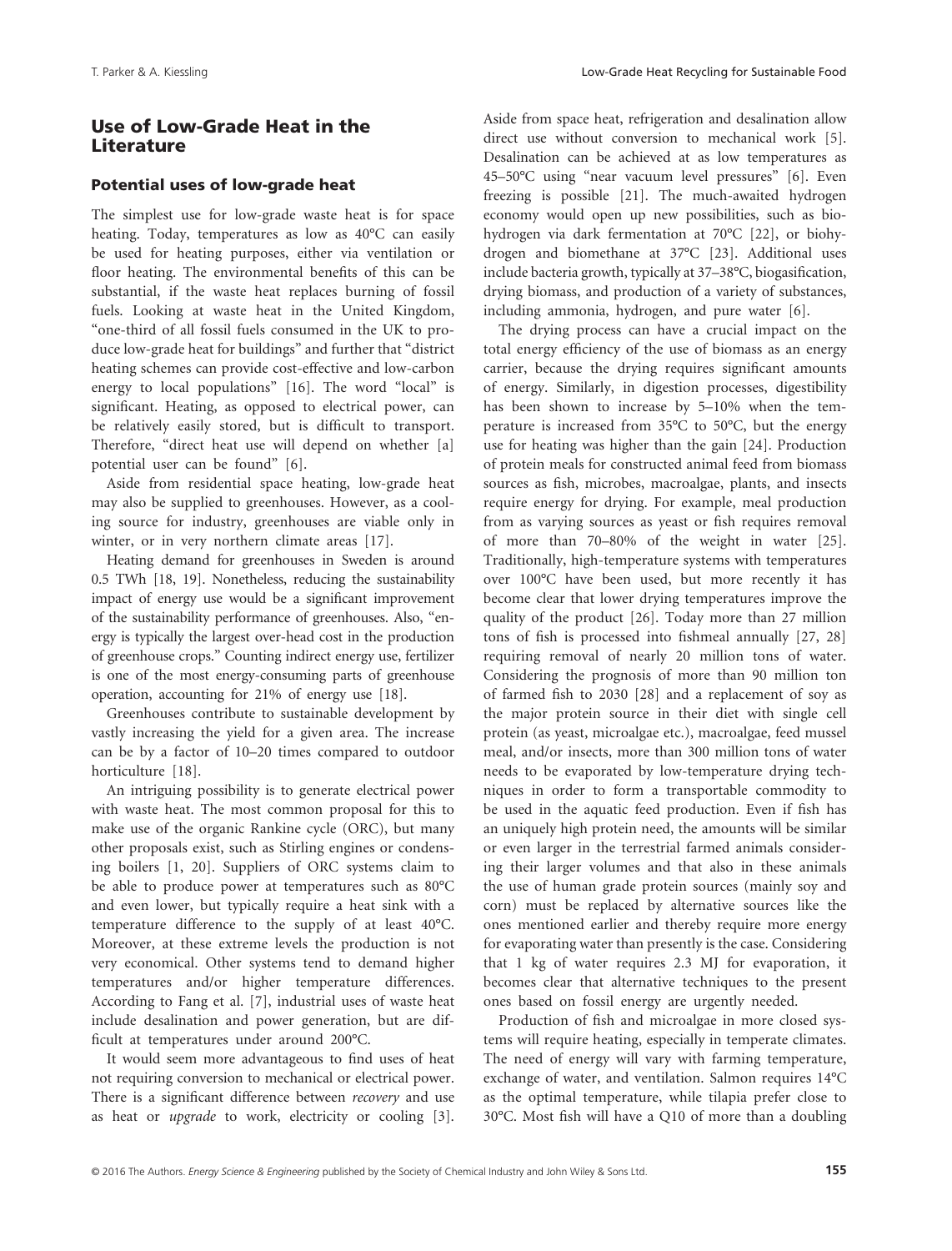and, for example, will salmon smolt double their growth already when temperature is increased from 9°C to 14°C [29, 30]. On the other hand, fish, in parity with all biological organisms, are more sensitive to a temperature above their optimum than to a lower one [31]. In a complete flow through system roughly 70  $m<sup>3</sup>$  of water is needed per kg of salmon production, while about 2/3 is needed in less oxygen-demanding and  $CO_2$ -resistant species  $[32]$ . Given input of oxygen and  $CO<sub>2</sub>$  stripper, this requirement could be reduced to 50% and with hightechnology filtration, protein skimming, and biological filters a reduction to 2.5% is possible [33]. However, in most food production system an exchange below 15% of farming volume per day is unusual due to quality reason. A quick calculation then gives with hand that a standing biomass of, for example, 1000 ton, with a density of 50 kg/m3, will require a total farming volume of 20,000 m3. An ambient water temperature of 10°C and a farming temperature of, for example, 25°C would require at an exchange of 15% heating of 3000 m3 at 15°C per day.

#### The importance of temperature

Temperature is fundamental to heat recycling: "The temperature of the low-grade heat stream is the most important parameter, as the effective use of the residual heat or the efficiency of energy recovery from the lowgrade heat sources will mainly depend on the temperature difference between the source a suitable sink, for example another process or space heating/cooling" [6].

Within the literature discussing recycling and use of low-grade heat, there is variance in the definition "low grade," including the "widely accepted threshold temperature": 250°C [6, 20], 260°C [1], 60°C, and 120°C [3], and a typical heat from a solar collector (70°C) [21].

# Case Study: The European Spallation Source

### The European Spallation Source

The European Spallation Source (ESS) is a large-scale research facility in construction in Lund, Sweden. The facility will supply neutrons and a suite of neutron instruments for use in research in materials, life science, energy, and other disciplines. The facility will generate a far stronger neutron flux than existing facilities. To generate the flow of neutrons, a linear proton accelerator, the most powerful in the world, will propel bunches of 1012 protons into a target in the form of a large wheel of tungsten. In this target, the spallation process takes place, generating 30 neutrons for every proton.

Neutrons, being neutral particles, can penetrate into materials and can be used to create images of the insides of materials and substances on a nanometer scale and with nanosecond resolution. Neutrons are particularly useful for investigating light atoms, such as hydrogen, carbon, and oxygen found in organic molecules. This makes neutrons an important tool within life sciences, sustainability, and energy research. Within energy specifically, neutrons can help study the movement and structure of ions in batteries and fuel cells. The storage of hydrogen in metal substrates is another active research area, as is carbon capture and storage. With somewhat different research methods, neutrons can also be used to investigate photovoltaics and photosynthesis. The ESS and similar facilities can be used for in situ studies, typically looking at ongoing combustion processes to explore mechanical and chemical process improvements. A highly specialized area of research is superconductivity. This research makes use of another property of neutrons, their magnetic spin, to explore how magnetic properties of materials change with temperature.

#### **Development of a sustainability strategy**

The decision to build ESS in Lund was preceded by a competition between countries to host the facility. It was in this competition that the host governments of Sweden and Denmark committed to building a sustainable research facility, by implementing and energy strategy called Responsible, Renewable, and Recyclable. This meant that the facility was to be energy efficient, use energy from renewable sources, and recycle the waste heat resulting from activities. Importantly, this trio of goals was given as a hierarchy, so that energy efficiency was of higher priority than heat recycling [34].

The three parts of the energy strategy were given specific requirements in an Energy Policy [35]. The target for energy efficiency was set for a maximum of 270 GWh total annual energy use at full operation. The target for Renewable was that all energy used would be from renewable sources, and for Recyclable, it was that all "recuperated" waste heat would be reused. "Recuperated" meant heat captured in cooling systems.

ESS Scandinavia, as the Swedish and Danish bid to host was called, also proposed a shift to an almost completely superconducting linear accelerator, which was a significant gain in overall efficiency at ESS. A superconducting accelerator does not suffer from losses due to resistance in the accelerator, but requires cryogenics to chill the accelerator to approximately 2 K, in itself an energy-intensive process. Despite this, superconducting was still a net gain. This technological leap also had an important effect on heat recycling, as the cryogenics is required to run constantly, in order to preserve the cryogenic helium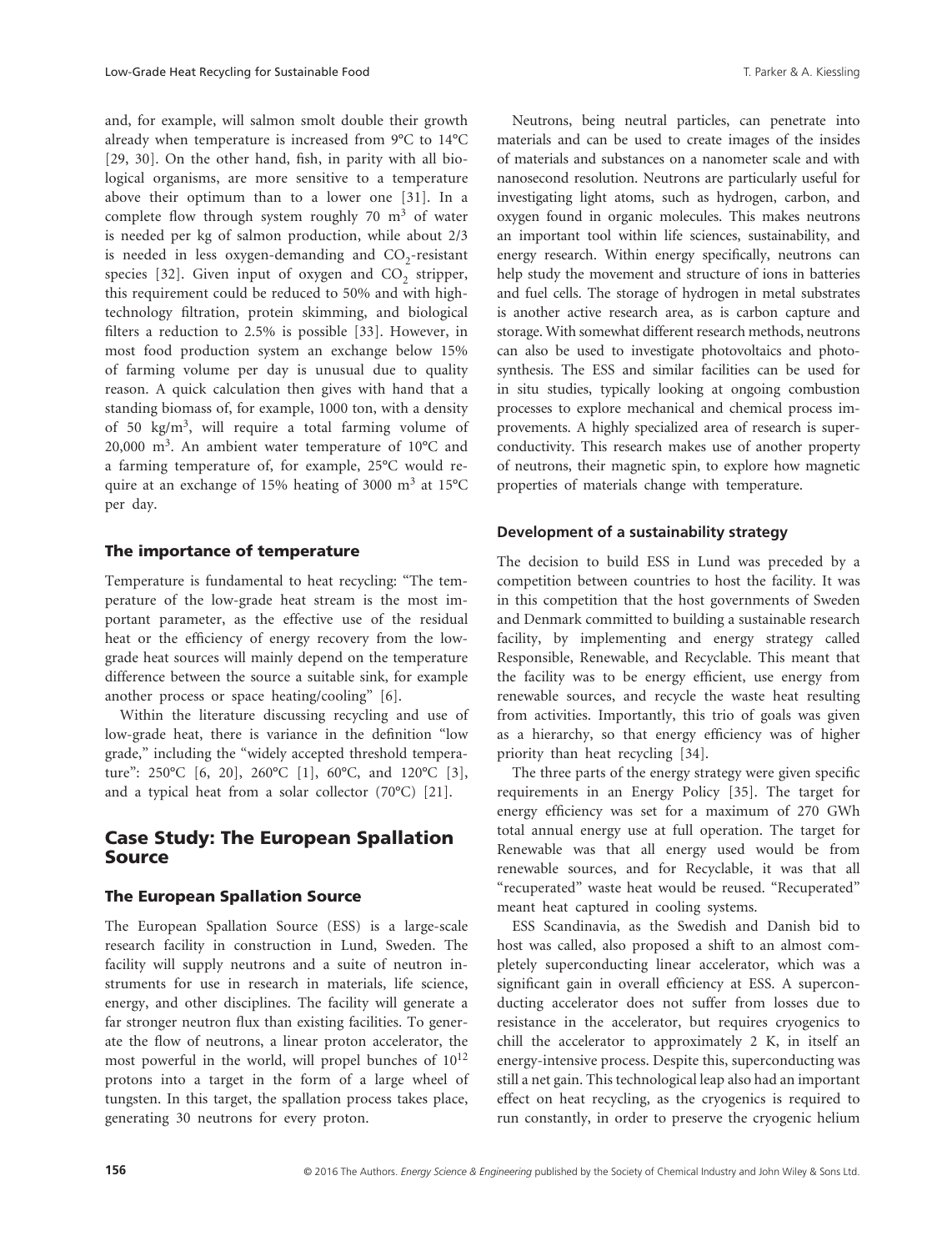and to avoid thermal expansion in the accelerator, which would require time-consuming retuning. Therefore, a superconducting accelerator requires a constant minimum cooling, and thus supplies a constant minimum flow of heat.

The original energy concept envisioned heat recycling to the local district heating system. This system supplies Lund, as well as neighboring townships with a total of around a TWh of heat per year. Additionally, the operator has embarked on a project to connect this system with more distant heating systems in neighboring cities. However, district heating systems typically operate at temperatures of 80–120°C, whereas cooling systems for accelerator-based research facilities typically have cooling loops at two levels, one cooling-tower level of 30–40°C and one chilled water level of 5–20°C. Technically, this gap could easily be bridged with the use of heat pumps, but to do so for the full heat load at ESS would have directly conflicted with the "Responsible" goal of energy efficiency.

Since before the ESS Scandinavian proposal, ESS Scandinavia, and subsequently ESS has been collaborating in various agreements with the district heating operator Lunds Energi (now Kraftringen) to pursue a sustainable research facility. Throughout this long-term collaboration Kraftringen has been pursuing an independent effort to reduce temperatures in it local district heating system to reduce losses. As of December 2013, the two parties have reached a formal agreement to connect ESS to the district heating system. This agreement requires ESS to provide a temperature of 80°C, which is deemed sufficient for heating needs. The ESS receives back a temperature of under 50°C.

The evolution of the ESS energy strategy has been analyzed in sustainability strategy research [36].

#### **Energy inventory**

ESS has implemented a program to raise cooling temperature levels, in order to make use of the district heating system directly as cooling, an effort that has led to attention in the field [9]. High-temperature cooling is being implemented primarily for the klystrons providing the accelerating power and for the helium compressors providing the cryogenic cooling. Nevertheless, a significant amount of cooling is still necessary at lower temperature levels. The energy inventory, a biannual exercise conducted at ESS shows the projected energy use as well as the cooling needs at the three temperature levels.

The latest available energy inventory [37] shows a total annual power use of 265 GWh, of which 60 GWh is for the heat pumps that provide the lower temperature cooling and eject heat to the district heating system. The estimated total recovered heat amounts to 253 GWh per year, divided into temperature levels according to Table 1.

|  |  |  |  | <b>Table 1.</b> The cooling temperature levels at ESS. |  |  |  |
|--|--|--|--|--------------------------------------------------------|--|--|--|
|--|--|--|--|--------------------------------------------------------|--|--|--|

| Temperature | Supply                    | Return                    | Part of       |
|-------------|---------------------------|---------------------------|---------------|
| levels      | temperature $(^{\circ}C)$ | temperature $(^{\circ}C)$ | total $(\% )$ |
| Low         | $5 - 15$                  | $30 - 35$                 | 30            |
| Medium      | $30 - 35$                 | $40 - 50$                 | 35            |
| High        | $40 - 50$                 | $75 - 80$                 | 35            |

The possible savings from recycling heat at lower temperatures than the 80°C required for the district heating system are thus significant.

### **Sustainability issues aside from energy at ESS**

The indirect effect of energy was considered the most important and variable sustainability issue at ESS, but of course there were others as well. The facility would generate substantial volumes of radioactive waste, albeit mostly at rather low levels. Radiation protection was an important issue. Radioactive waste handling and radiation safety issues were dealt with a regulatory framework.

An issue that came up in relation to local inhabitants and in conjunction with the regulatory process was the use of 60 ha of prime agricultural land for the construction of the facility. This had led to some local opposition in the licensing process from the local farmer's organization and a local nature conservation organization. Placing this large facility on such excellent soil was perceived as unsustainable and a threat to future food security.

### **Indicative prices in the case**

A full business case for heat recycling alternatives was not yet available, but some indicative prices could be uncovered. The long-term gross power price on the Nordic market is estimated at 5 ¢/kWh (eurocents per kilowatt hour). ESS is exempt from energy tax, but this would otherwise amount to 3 ¢/kWh. The average price paid for heat recovered to a district heating system in Sweden was 2 ¢/kWh. The average price of district heating to large companies in Sweden was 7 ¢/kWh. At an estimated COP for a heat pump to cool at 40°C and eject heat to district heating at more than 80°C would be around 4, indicating a cost of electrical power for the process of  $\frac{1}{4}$  times 5  $\text{\&}$  or 1.25  $\text{\&}$ /kWh.

#### **Climate conditions in the case**

The conventional cooling solution for research infrastructure facilities like the ESS is to either make use of a local body of water, if available and allowed, or to use cooling towers. Heating a local ecosystem has an associated impact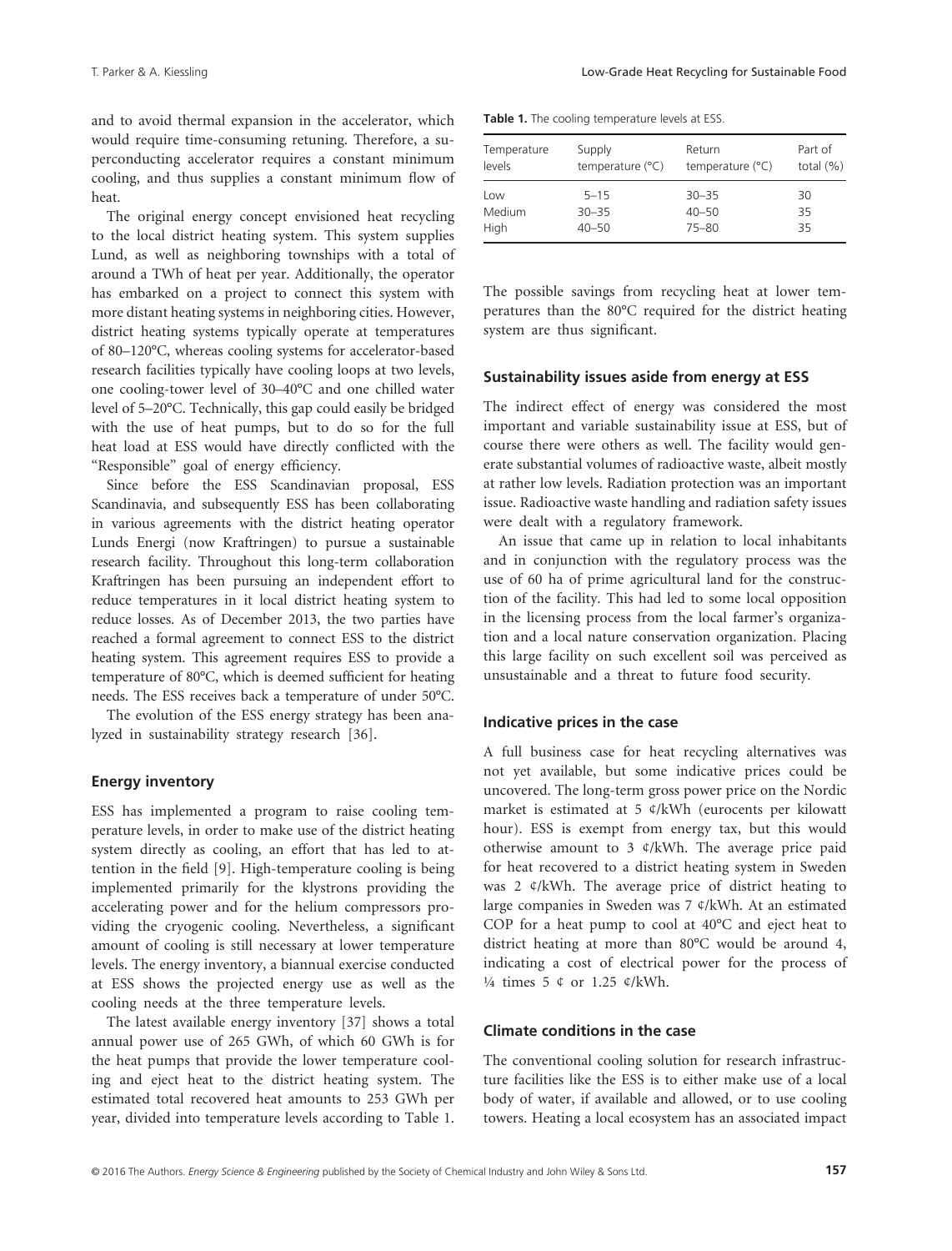on that system. Cooling towers consume electrical power and substantial amounts of water and chemicals.

A closed loop system based on heat pumps requires more energy than cooling towers, but does not consume the cooling water or the chemicals, and much of the chemical use is avoided completely as the system is not open to contamination.

Specific conditions in Sweden, compared to global averages, are that the climate is cool, so that heating is required for most of the year, whereas cooling is not in great demand, and that the supply of fresh water is ample.

#### **Collaboration and comparison with other facilities**

A study conducted within the EU-sponsored EuCARD2 (Grant Agreement 312453) project for accelerator development examines 12 large-scale research facilities (Research Infrastructure), of which 10 were in operation and two in construction. The average annual energy consumption for the facilities (including estimates for the two in construction) was 180 GWh per year, with considerable variation in the group. Discounting the outlier in each end, the average fell to somewhat under 100 GWh. The cooling requirement varied from 40% to 60% of the electricity use. Cooling at operating facilities was at low temperature (up to approximately 40°C). The facilities in construction had included a high-temperature (up to approximately 80°C) cooling loop for part of the cooling demand [38].

The study examines a number of technologies for reuse of surplus heat, divided into high-temperature technologies, meaning those requiring 80°C or more, and lowtemperature technologies. The high-temperature technologies examined were district heating, heat-driven cooling, and power production using the organic Rankine cycle (ORC). Both the heat-driven cooling technologies examined and the ORC required cooling to function and thereby produced a flow of lower temperature heat. These options were therefore only of interest for facilities with a low-temperature heat sink available. District heating, on the other hand, was only of interest for facilities located close to a significant heat demand, preferably with an existing infrastructure for distribution.

The low-temperature option studies included lowtemperature district heating, heat storage, food/fodder production, biological/chemical purification/separation techniques, wastewater treatment, and ground heating (e.g., for ice and snow removal).

The EuCARD2 project involves 40 partners from 15 European countries. The energy efficiency effort within this collaboration stems from "the need to increase the efficiency of energy use during operation for cost and sustainability reasons is common in all accelerator facilities in research and industry" [39]. Another European collaboration within a similar area is the workshop series "Energy for Sustainable Science at Research Infrastructure" hosted by CERN, ESS, and ERF (European Association of National Research Facilities) [\(https://indico.cern.ch/](https://indico.cern.ch/event/245432/) [event/245432/,](https://indico.cern.ch/event/245432/) [http://europeanspallationsource.se/energy](http://europeanspallationsource.se/energyworkshop)[workshop\)](http://europeanspallationsource.se/energyworkshop). After the first workshop, the hosts published an executive summary highlighting the value for society of the efforts at research infrastructure in energy and sustainability management. The value was created first by the direct effects in energy efficiency at the facilities, but potentially more important effects could be created by using research infrastructure as innovation hubs, testing grounds, and training grounds, roles that research infrastructure is created to fulfill [40].

### Proposal: waste heat for food production with a nutrient loop

Based on the estimated heat flows at various temperatures, the value of heat sold for district heating purposes, and the estimated cost of electricity to drive the heat pumps, the estimated value of heat at the different temperature levels can be derived. This varies over the year with the value of the heat and electricity prices and may be a positive or negative value. These calculations form an economic basis for the development of alternative uses of waste heat.

The first such use to be developed in the case was for onsite space-heating needs. Space heating can easily be achieved in buildings so designed with water temperatures of 40°C. ESS has developed an internal heat distribution network with a supply temperature of 55°C and return 25°C. The annual heat use was estimated at 5 GWh. The remaining heat would therefore amount to 265 GWh.

Since existing demand required heat pumps to augment temperature, and internal demand was limited, ESS sought opportunities to create new demand, by offering the heat to users that would establish nearby specifically to utilize the offered heat. This was done in an open call for proposals published on 10 of September 2013.

Biological systems offer an opportunity to make use of heat. Fish, plants, algae all have in common that, within limits, growth is stimulated by an increase in temperature. As one example, an increase in temperature from 8.6°C to 13.7°C has been shown in a specialized research facility to double the growth rate in salmon smolt [29].

An existing use of surplus heat for biological systems exists only 125 km northeast of ESS, at the Elleholm greenhouse facility, which at 8000 m<sup>2</sup> greenhouse area is Sweden's second largest producer of tomatoes. Elleholm uses waste heat from nearby Södra Cell, a pulp and paper plant.

The details of the Elleholm case differ from ESS, in that the supplying facility at all times has a significant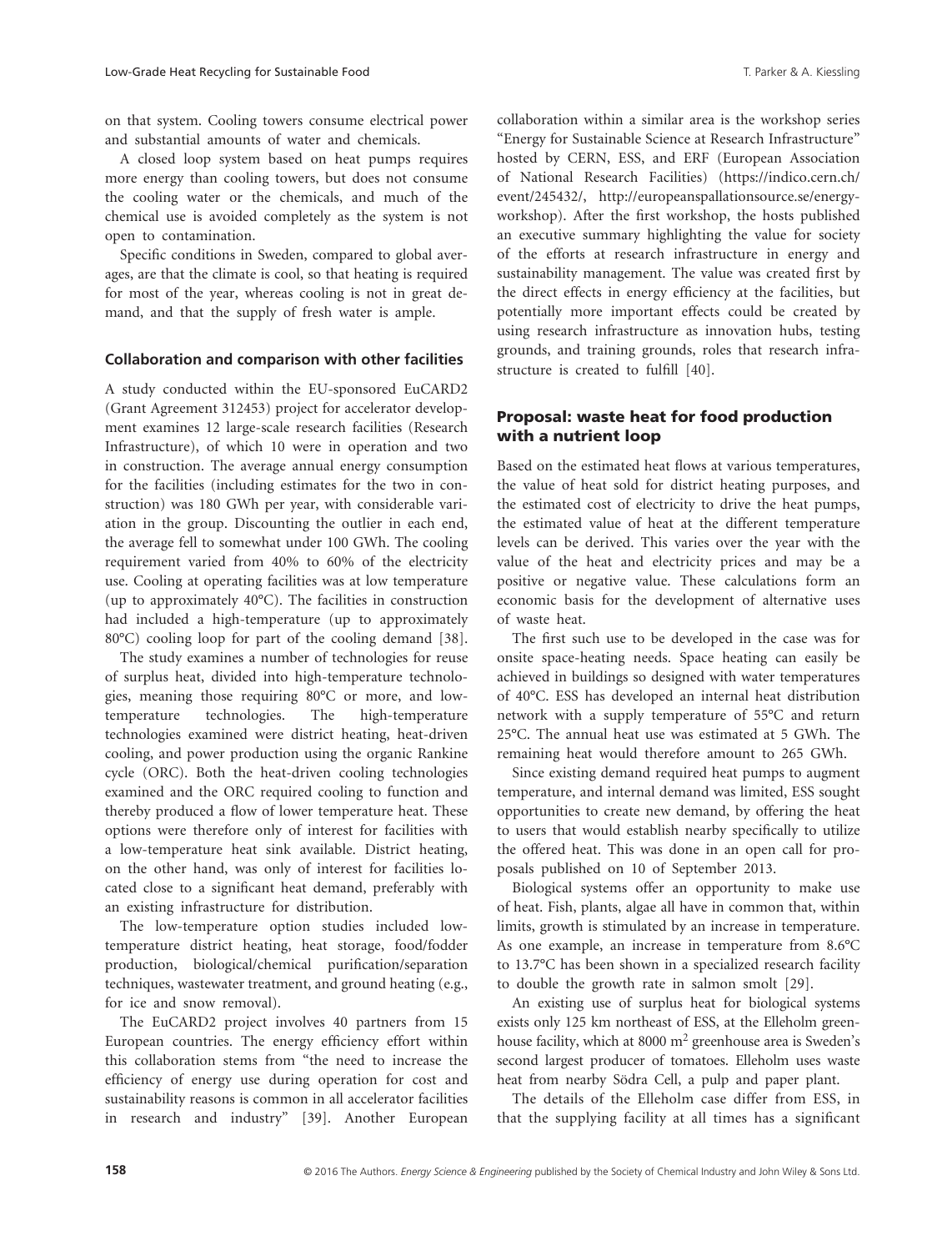| Temperature (°C) | Food and fodder production process                                     |
|------------------|------------------------------------------------------------------------|
| $40 - 60$        | Low-temperature drying                                                 |
| $32 - 40$        | Fermentation of microbes (yeast, bacteria,<br>microalgae)              |
| $22 - 32$        | Warm water fish farming (tilapia, shrimp, perch,<br>turbot)            |
| $18 - 22$        | Green house hydroponics (tomatoes, cucumbers)                          |
| $10 - 18$        | Cold water fish farming (salmonids, white fish,<br>sturgeon, crayfish) |

**Table 2.** Identified uses for excess heat under 60°C in a cooling chain from heat to food.

excess of heat of prime district heating temperature. There is therefore no incentive to explore lowtemperature heating systems. Despite this, the Elleholm management has estimated minimum temperature needed at 38°C.

In collaboration with the Swedish University of Agricultural Sciences, SLU, and based on the results of the abovementioned open call, ESS has identified a number of potential biological uses of its excess heat, shown in Table 2.

A vital aspect of the SLU-ESS proposal is that the components of the cooling chain also could be linked in a nutrient chain. The heat recycling at the Elleholm facility is a significant gain in sustainability, but the facility still uses commercial fossil fertilizer, which represents a significant indirect energy use. If a greenhouse facility were colocated with fish farming, the fish excrements could be directly used as fertilizer in a hydroponic system. Fish fodder could be made from yeast, based on a substrate of food waste and agricultural waste (including plant waste from the greenhouses). This would require a drying process to create fodder, which could also be achieved with lowgrade waste heat.

A graphic of the SLU-ESS initial proposal taken from the ESS Energy Design Report [41] is shown in Figure 1.

# Analysis

### Generality of the case

The case of the European Spallation Source shows an example of the phenomenon that surplus heat has become an economic and environmental cost. The cost is first, a direct cost for operating cooling systems, and second, the cost of a lost opportunity, and third a presently undefined cost for the ecosystem in coping with an increased ambient temperature due to the release of large volumes of cooling water. The case thus shows some characteristics that may be common to energyintensive activities, these being that (i) large quantities of excess heat are produced, (ii) well-managed, the heat can be conserved at a temperature that can be useful for heat and biological processes, and (iii) conventional management of this resource represents a cost burden to the organization. In EU it is estimated that this lowtemperature heat loss equals 500 billion Euro in petrol equivalents [25].

### Identification and interaction of relevant physical systems

In the case, a hierarchy of energy forms was established by the relative prices of heat and electricity, and the electricity demand for heat pumps to supply appropriate temperatures. The electrical power system represented the



**Figure 1.** UNCSD theme indicator framework [15].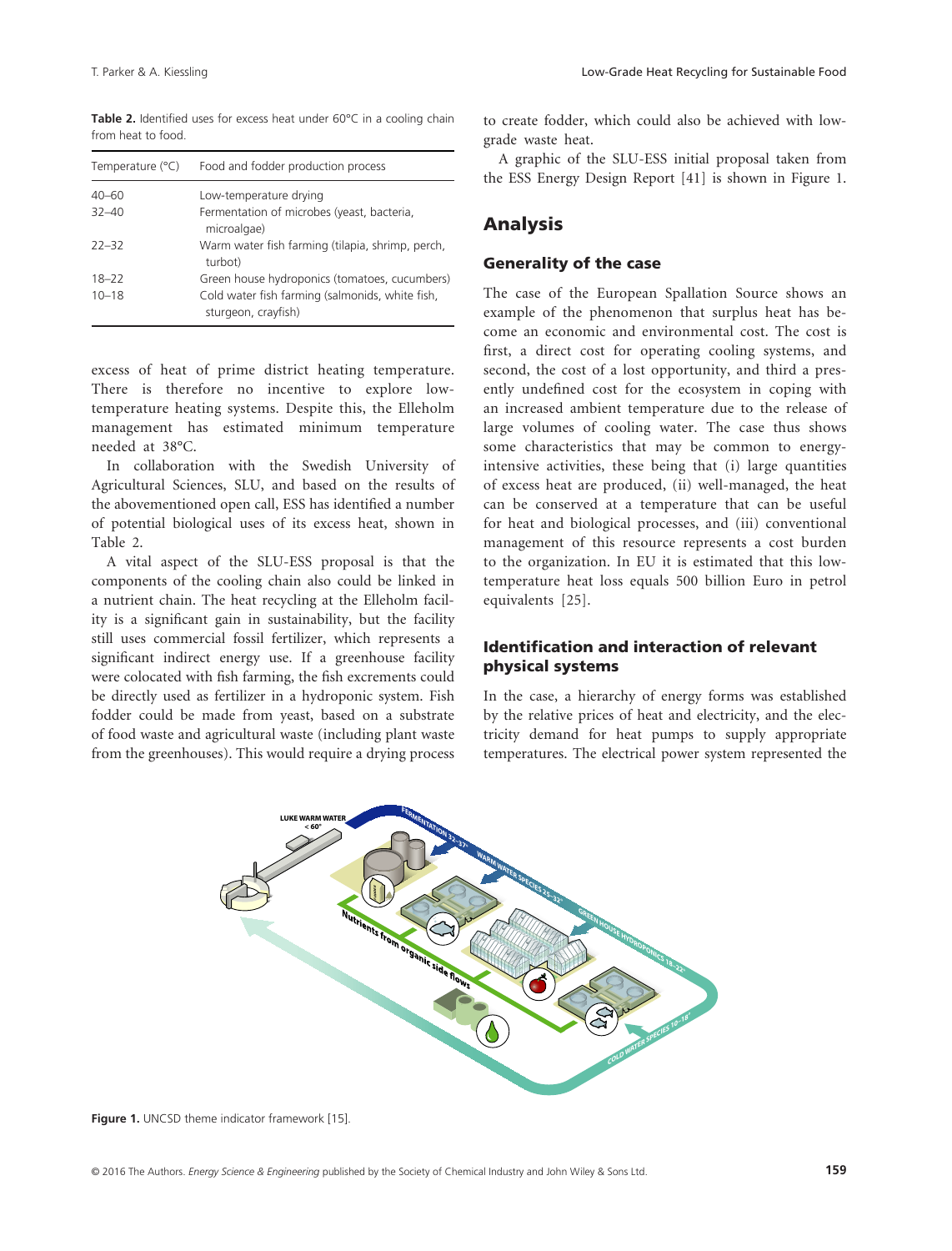highest value systems, and cooling systems of various temperatures represented falling value with temperature level. This is a hierarchy of monetary value, but the same outcome would result from an analysis based on the second law of thermodynamics. The theoretical limits in Carnot cycle conversions function can be used to assign relative values to heat of various temperatures compared to electrical power [42].

A low-temperature heat-recycling scheme is therefore also a low-value scheme. This can enable uses that require only low-grade heat, but are not competitive if they must purchase heat at the high-value price.

#### **Food is energy**

Agriculture plants convert solar energy into energy for human consumption in the form of food. However, modern agriculture methods depend heavily on fossil fuels. Fertilizer represents a significant, indirect part of energy consumption for food production. For example, in Europe, farmers use about 10.5 million tons of nitrogen fertilizer 2010 and the trend is an increase. Phosphate fertilizer 2011/2012 was 23 million tons. Of this, EU imports roughly 25% (IFA, Fertilizer Europe.Com, 2014). The energy consumption to produce fertilizer varies considerably with the fertilizer type; nitrogen fertilizer requires much more than phosphorus or potash, but in order of magnitude this may represent an energy consumption of 100–150 TWh, or an eighth of a PWh. On the other hand, mining of organically available phosphorus, besides fossil fuels, do include a fraction of heavy metals, especially cadmium and aluminum, adding to its environmental load [43]. The total electrical consumption of Sweden in 2012 was 142 TWh; replacing mineral fertilizer is therefore a significant energy efficiency gain for agriculture.

#### **Peak oil use, peak land, and peak fisheries**

The term "peak oil" is used to describe a moment when the supply of oil would begin to decline, and when that might happen has been periodically much debated. More recently, "peak oil consumption" is being discussed, meaning the event that oil consumption would begin to decline.

It is clear that the event "peak arable land" has repercussions for future food supply. This moment might already have past. Loss of arable land is caused by degradation, and by constraints imposed by climatic, environmental, and human activity. The United Nations' Food and Agricultural Organization (FAO) track land degradation and publish a "Global Land Assessment of Degradation." If indeed "peak arable land" has been passed, it follows that all increased food production must come from greater output per land unit.

Furthermore, it is clear that "peak wild fish harvest" has passed. Nearly 85% of our wild fish stocks are near, at, or over its maximum harvest [27]. Increased fish consumption must therefore come from aquaculture.

### **Food and fodder**

Within the world's food production system, basic food for human consumption competes with animal feed, and to a lesser extent also for energy production. In animal feed, 47% of soy and 60% of corn produced in the United States is used and at global scale more than 40% of these crops are used for animal feed [28, 43]. In 2007, EU produced less than 1 million tons of soy per year, and imported around 25 million ton of soybean meal (EU-27) ([http://www.indexmundi.com/](http://www.indexmundi.com/agriculture/?country=eu%26commodity=soybean-meal%26graph=imports) [agriculture/?country=eu&commo](http://www.indexmundi.com/agriculture/?country=eu%26commodity=soybean-meal%26graph=imports) [dity=soybean-meal&graph=imports\)](http://www.indexmundi.com/agriculture/?country=eu%26commodity=soybean-meal%26graph=imports). Today, only around 6% of soybeans are eaten directly as whole beans or in products like tofu and soy sauce [44]. Approximately 75% of all produced soybean is used for animal feed [44, 45]. To produce this amount of soy almost 15 million ha of agricultural land area is needed, nearly equal the total agricultural land of Germany [45]. In fact, soy fields now cover more than 1 million square kilometers of the world – the total combined area of France, Germany, Belgium, and the Netherlands [44]. Also, approximately 80% of that soy is genetically modified [44]. Based on the present increase in animal-derived food products, FAO [28] estimates that world soy production will double to 2050. Ever since soy production began increasing in South America in the 1960s, soy has been associated with clearance of some of the world's most crucial ecosystems, such as the Amazon and Cerrado, leading to loss of biodiversity. This loss of valuable forests and other native vegetation means that the carbon storage services they provide are lost forever, contributing to global climate change. Soy production is also linked with unsafe and excessive use of pesticides, violation of land rights, and unfair labor conditions [44]. The import of soy to EU has remained more or less stable over the last 15 years (EU-27) [\(http://www.indexmundi.com/agriculture/?count](http://www.indexmundi.com/agriculture/?country=eu%26commodity=soybean-meal%26graph=imports) [ry=eu&commodity=soybean-meal&graph=imports\)](http://www.indexmundi.com/agriculture/?country=eu%26commodity=soybean-meal%26graph=imports). In addition to plant-based nutrients, about a quarter of world catch of fish is used as animal feed [27] underlining the enormous amount of high-quality nutrients of human food quality presently used in animal feeds.

Horticulture is water intensive; the plants consume water and much is also lost in evaporation, one of the issues driving the idea of closed greenhouses. In the case, water usage was seen as an important sustainability advantage for location of greenhouses in Sweden, as the supply of fresh water is ample and the cost of often negligible. The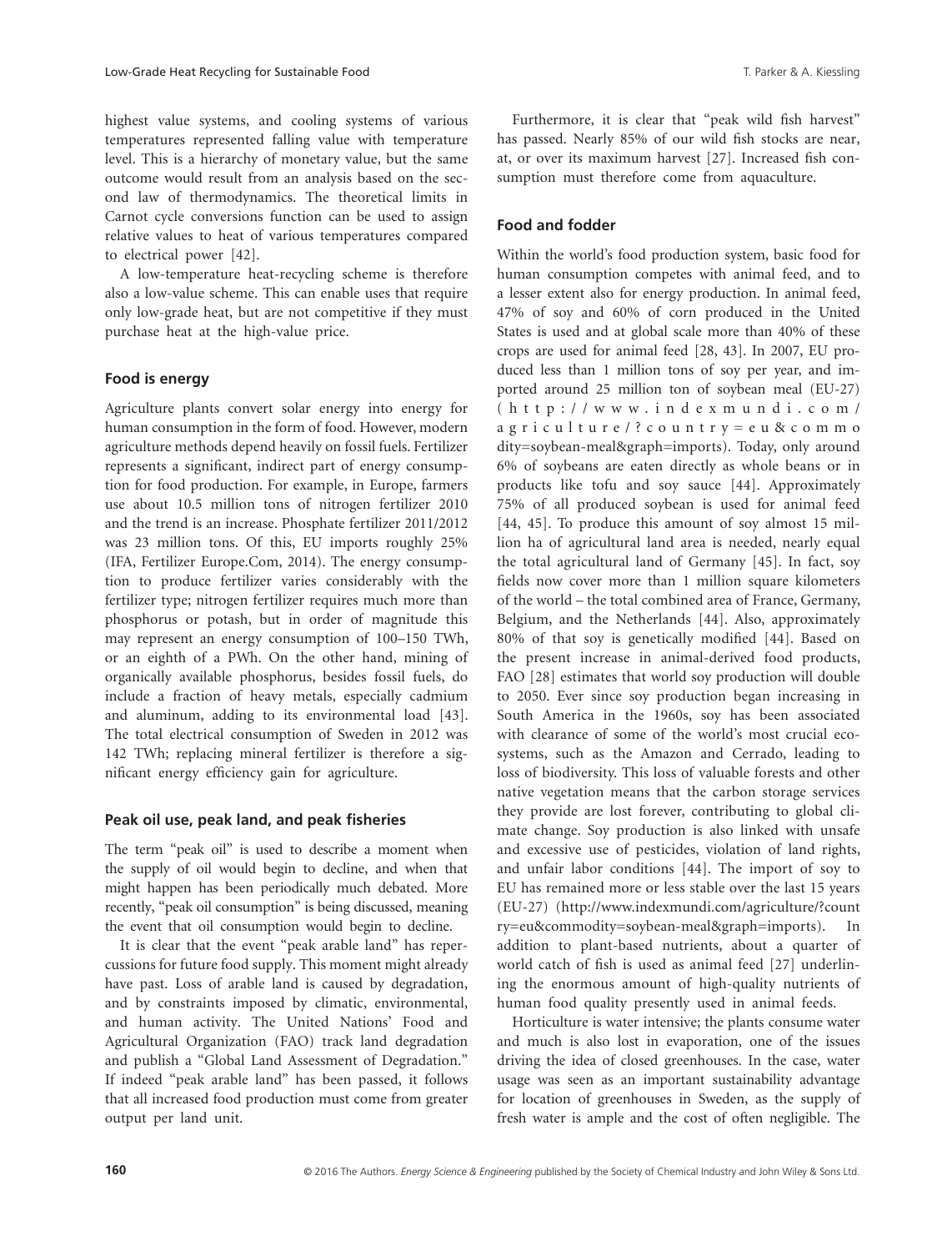cool climate and the resulting need for heat in greenhouses was a competitive disadvantage, to the extent that Sweden's horticulture industry was in a steady state of decline. Only 10% of tomatoes in Sweden are produced domestically [46]. An inexpensive, sustainable heat source would therefore potentially shift greenhouse production to a place with an abundance of water and thereby lessen the pressure on scarce resources elsewhere.

The indicative prices uncovered show that value of cutting out the middle man in the district heating system and establishing a direct relationship between the waste heat producer and the consumer was as much as 5 ¢/kWh. Additionally, a supply and demand at 40°C rather than 80°C would mean a savings of 1.25 ¢/kWh. With a total heat supply of 250 GWh per year, this would mean a total added value of 16 million Euros a year, quite likely enough to negate the competitive disadvantage of the heating need in Sweden.

#### **Microbes and the protein chain**

In cells, RNA relays the information of DNA to the protein synthesis. Microbes have high levels of RNA (10–15%) because of the high level of protein synthesis. Living cells metabolize the N (nucleotides) in RNA to uric acid. In mammals uric acid leads to kidney stones and gout [47]. Fish, however, have retained their ability to eat microbes and have no problem with uric acid [47–50]. Using microbes to produce fish fodder offers an opportunity to profitably use the fantastic growth rates of microbes. Microalgae tend to multiply at a rate of once per day, that is, a daily rate of  $2^1$ . Yeast doubles every 2 h, that is, 212, whereas, for example, *Escherichia coli* bacteria the pace is as high as every 20 min during the exponential growth phase, leading to a daily rate of 272.

Taking the example of yeast, a study at Swedish yeast factory demonstrated a in favorable conditions a start culture of 10 mg of yeast developing into 150 tons in a week given free access to short carbon chains and ample supply of minerals.

Protein is important because around 40% of fish fodder is protein, in the average (tilapia/carp 30%, marine species 50%, salmon 40%). Table 3, below, details some of the main similarities and differences between protein chains for food production based on soy compared with yeast. For fodder production using yeast, the dominant energy use is for the drying process.

#### **Creation of new dependency**

From a systemic view, recycling is usually seen as an inferior option to prevention. This is also the case in the ESS program, where the "Responsible" goal of energy

**Table 3.** Protein chain comparison with energy use.

| Protein chain      | Sov                                                  | Yeast                        |
|--------------------|------------------------------------------------------|------------------------------|
| Product            | Soy meal                                             | Protein meal                 |
| Protein content    | 50% dry matter                                       | 50% dry matter               |
| Suitability        | Terrestrial farmed animal <sup>1</sup><br>and humans | Fish and shrimp <sup>2</sup> |
| Main energy use    | Farm/harvest, processing,<br>transport               | Drying                       |
| Energy use, kWh/kg | 28                                                   | 1.46                         |
| Energy supply      | Fossil based                                         | Surplus<br>low-grade heat    |

<sup>1</sup>Not suitable for most fish, but if used to fish needs further processing into soy concentrate which require further energy in alcohol extraction and heat treatment to reduce antinutrient and endothelial inflammatory factors. In this process protein is concentrated from under 50% dry matter to over 65% demanding a parallel increase in amount of soy bean raw material per kg of concentrate, that is, in production energy. <sup>2</sup>Suitable for monogastric terrestrial farmed animals at low inclusion level.

efficiency was the superior goal. A related issue is the question of whether heat recycling might cause a dependency on a fossil-based and/or wasteful process. For example, in this case, further efficiency gains were envisioned in the accelerator.

In comparison, heat recovery from incineration of waste streams or from electrical power production from fossil fuel sources may be seen as an unsustainable subsidy to these practices and as a risk if the heat source should cease.

In this case, ESS, backed by 17 democratic governments and a major potential source of new knowledge enabling new sustainability solutions, may be seen as a sustainable activity in its own right. The explicitly planned life span of 40 years also adds a measure of certainty of supply.

More generally, source dependency is lessened by lower temperature level. This is because the lower the temperatures, the more easily the heat source can be replaced by solar or geothermal heat. Therefore, heat recycling at low temperature can be seen as an enabler for restructuring of the energy system.

#### Sustainability assessment

The UNSCD sustainability framework [15] is shown in Figure 2. The framework is established for indicators on for a nation or region, not for a specific technology. It is chosen here as a reflection of a consensus view of the main international sustainability challenges.

In the CSD framework, the Health theme includes the subtheme Drinking Water. Climate Change is a subtheme of Atmosphere. Agriculture is a subtheme of Land and includes the indicators Arable and Permanent Crop Land Area and Use of Fertilizers. Oceans, Seas, and Coasts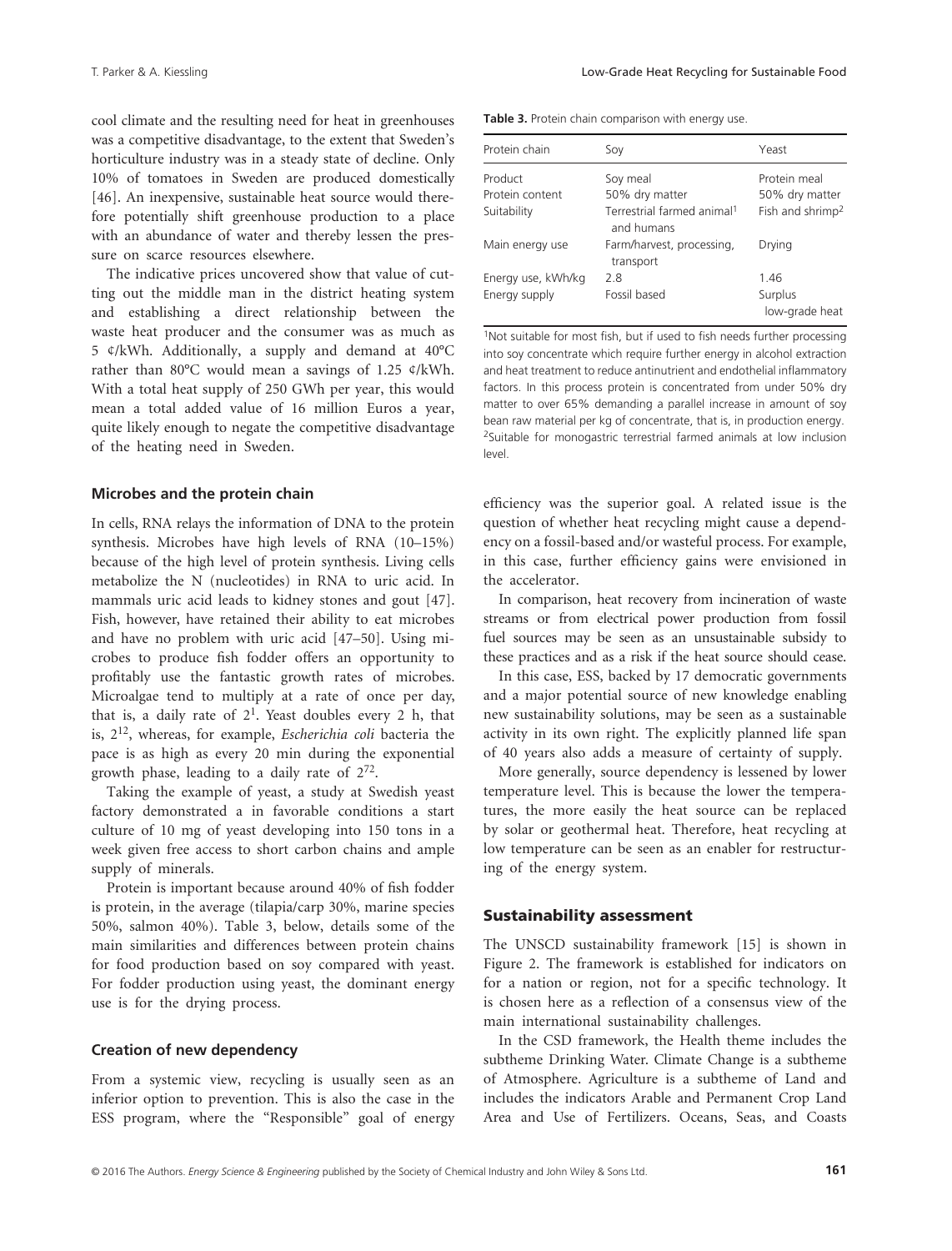

**Figure 2.** The proposed cooling chain for ESS with food and fuel production (*source*: [41]).

include issues of the impacts of nutrient flows into bodies of water as well as fishing yields. Among the Economic themes, Energy Use is a subtheme of Consumption and Production Patterns as is Waste Generation and Management, which includes the indicator Waste Recycling and Reuse.

The following themes, subthemes, and indicators are therefore relevant as categories of analysis to the case: groundwater and coastal waters; fishing, arable, and permanent crop land area; use of fertilizers; energy use; climate change; and waste recycling and reuse. The Institutional themes are specific to the national or regional level, and not applicable to a specific technology.

To ensure relevancy, a comparison was made with an assessment method developed specifically for energy [51]. As a result, four additional categories were added: resource depletion, cost/benefit, security and diversity of supply, and public acceptability. A summary of the assessments according to these categories is shown in Table 4.

The positive climate effect of replacing red meat with fish has been quantified in studies. At global level, meat production accounts for 18% of released climate gases [27, 28]. Gonzales et al. [52] in parity with Pelletier and Tyedemers [53] show a much lower energy use and release of CO<sub>2</sub> equivalents in producing 1 kg fish compared to red meat. Naturally this varies with species and production system. For example, Troell et al. [54], Tyedemers et al. [55], and Pelletier and Tyedemers [53] showed that cultured carp yielded an "industrial energy" return in edible food of 94%, while fishery harvested fish reached 8% and farmed salmon using fabricated diet based on fish and plant protein meals varied between 8% and 17% pending conventional or organic sources, while feed lot beef reached 2.5%. The differences mainly lie in the feed compartment. In these studies, the origin of the energy was not considered.

The increased predictability of supply from land-based fish farms is because unpredictable factors such as weather, diseases, etc., will be possible to control to a much higher extent in a closed system.

# Main Conclusions

In this case, the value of energy quality is demonstrated. The preservation of temperature in cooling system was

|  |  | <b>Table 4.</b> Summary of sustainability assessment by category. |  |  |
|--|--|-------------------------------------------------------------------|--|--|
|--|--|-------------------------------------------------------------------|--|--|

| Theme                                     | $+/-$                    | Motivation                                                                                                                                                                                                                                        |
|-------------------------------------------|--------------------------|---------------------------------------------------------------------------------------------------------------------------------------------------------------------------------------------------------------------------------------------------|
| Groundwater and<br>coastal waters         | $+$                      | On-land closed-system fish farms can materially reduce the impact on inland and coastal waters from open-water fish<br>farms.                                                                                                                     |
| Fishing                                   | $+$                      | On-land aquaculture has the potential to alleviate pressure on wild stocks, allowing these to recover.                                                                                                                                            |
| Arable and<br>permanent crop<br>land area | $+$                      | The production from greenhouses is 40–80 times higher (in monetary value) than from farmland per unit area.                                                                                                                                       |
| Use of fertilizers                        |                          | By combining the appropriate amount of fish farming with horticulture, nutrient flows from fish excrements can<br>replace commercial fertilizer in greenhouses, provided the feed is based on nonplant materials.                                 |
| Energy use                                | $+$                      | Use of waste heat for greenhouses and land-based fish farms can substantially reduce their energy use.                                                                                                                                            |
| Climate change                            | $+$                      | A positive climate change effect comes from reduced energy use, reduced fertilizer use, and a replacement of red<br>meat by fish due to avoided methane release and great energy efficiency.                                                      |
| Waste recycling<br>and reuse              | $+$                      | Waste nutrient streams are proposed as a basis for producing fish fodder. If implemented, this would be a significant<br>valorization of a waste stream. However, technical hurdles remain.                                                       |
| Resource depletion                        | $+$                      | Fossil fuel, fresh/ground water, and fossil nutrient use is reduced.                                                                                                                                                                              |
| Security and<br>diversity of supply       | $+$                      | The diversity of energy supply would increase. Heat storage capacity would be necessary and could contribute to<br>stability. Diversity and predictability of food supply would increase.                                                         |
| Public acceptability                      | $\overline{\phantom{0}}$ | Industrial-scale fish and greenhouse farming may be considered unsightly. Light pollution may be an issue. Traditional<br>farming and fishing is culturally ingrained. Animal feed based on recycled nutrients need strict food security control. |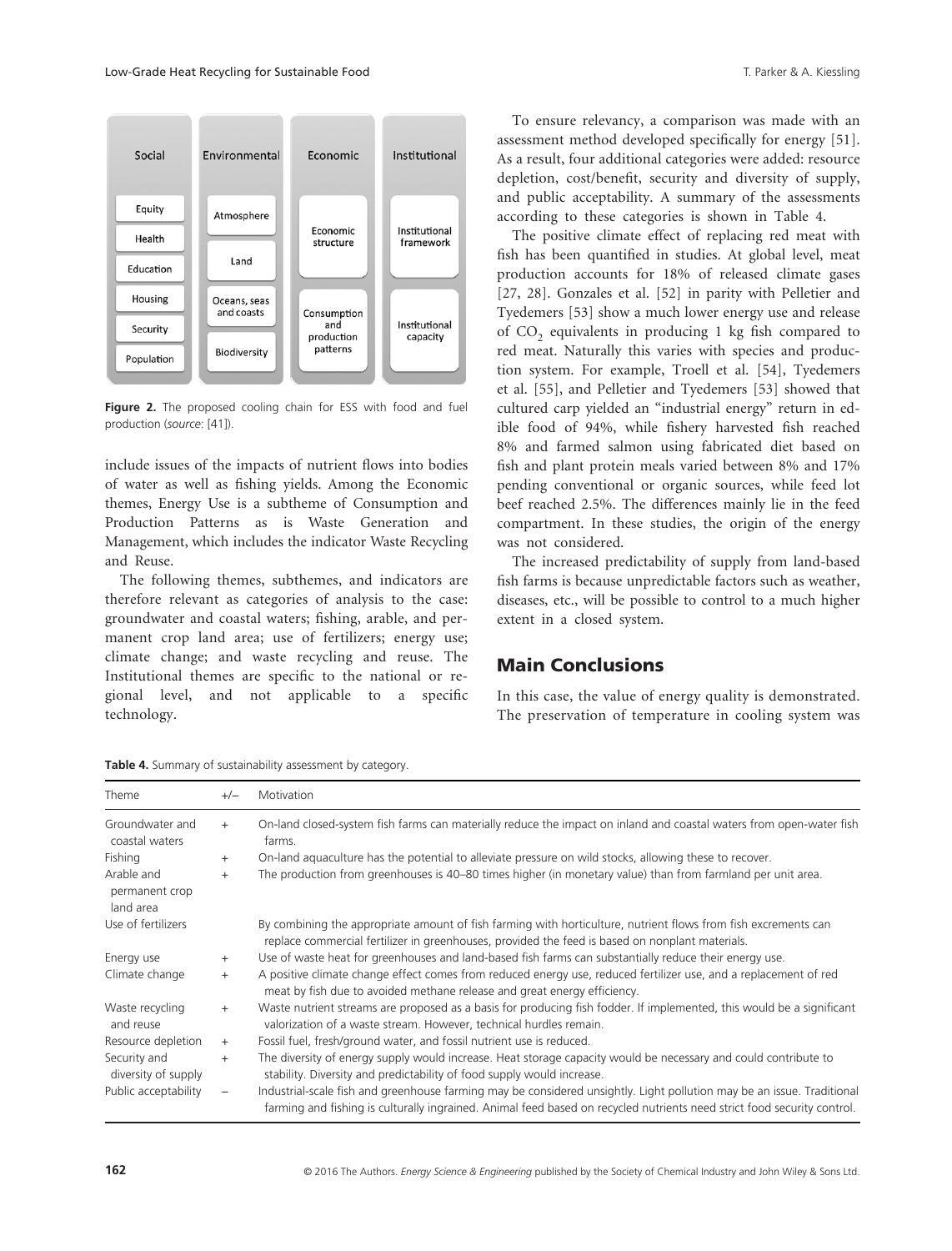shown to add significant value. Conversely, using as low quality as possible can significantly lower costs. The indicative figures provided in the case, for example, 40°C for heating, 60°C for cooling data centers, and 70–80°C for cooling power electronics corroborate some earlier research. With additional verification, these benchmarks could inform future energy performance efforts.

Heat recycling was shown to be a considerable enabler for food production. The analysis indicates that waste heat resources available that are comparable to those in the case are abundant. If these can be combined with waste nutrient streams and converted to food and energy, there is potential for noticeable impact on global food supply. Additionally, if the efforts to integrate nutrient and cooling chains are successful, a large-scale rollout of this technology could supplant substantial amounts of fossil fertilizer and thus significantly lower the environmental impact of food supply.

Making use of low-grade heat in biological systems may also enable future development by lowering the threshold for renewable heat sources such as solar and geothermal.

The study is limited to a single case, and although the studied case organization is well established, the energy processes described are still being designed and will not be observable for some years. Further studies are therefore urgently needed, particularly studies of real energy flows and demonstration facilities for food production.

# Conflict of Interest

None declared.

#### **References**

- 1. Law, R., A. Harvey, and D. Reay. 2013. Opportunities for low-grade heat recovery in the UK food processing industry. Appl. Therm. Eng. 53:188–196.
- 2. Element Energy, Ecofys, Imperial College, P. Stevenson, and R. Hyde. 2013. The potential for recovering and using surplus heat from industry. Department of Energy & Climate Change, London.
- 3. Little, A. B., and S. Garimella. 2011. Comparative assessment of alternative cycles for waste heat recovery and upgrade. Energy 36:4492–4504.
- 4. Swedish Government Official Reports. 2005. SOU 2005:033 Fjärrvärme och kraftvärme i framtiden. Fritzes offentliga publikationer.
- 5. Zimmermann, S., M. K. Tiwari, D. Poulikakos, I. Meijer, S. Paredes, and B. Michel. 2012. Hot water cooled electronics: exergy analysis and waste heat reuse feasibility. Int. J. Heat Mass Transf. 55 no. 23–24:6391–6399.
- 6. Ammar, Y., S. Joyce, R. Norman, Y. Wang, and A. P. Roskilly. Jan. 2012. Low grade thermal energy sources and uses from the process industry in the UK. Appl. Energy 89:3–20.
- 7. Fang, H., J. Xia, K. Zhu, Y. Su, and Y. Jiang. 2013. Industrial waste heat utilization for low temperature district heating. Energy Pol. 62:236–246.
- 8. Parker, T. 2013. The view from below a management system case study from a meaning-based view of organization. J. Clean. Prod. 53:81–90.
- 9. Parker, T. 2011. Sustainable energy: cutting science's electricity bill. Nature 480:315.
- 10. Böhringer, C., and P. E. P. Jochem. 2007. SURVEY: measuring the immeasurable – a survey of sustainability indices. Ecol. Econ. 63:1–8.
- 11. Parker, T. 1998. Total cost indicators operational performance indicators for managing environmental efficiency. International Institute of Industrial Environmental Economics, Lund.
- 12. Meadows, D. 1998. Indicators and information systems for sustainable development – a report to the Balation Group. The Sustainability Institute, Hartland, WI.
- 13. 06/02001 Will the information society be sustainable? Towards criteria and indicators for a sustainable knowledge society. Spangenberg, J. H. International Journal of Innovation and Sustainable Development, 2005, 1, (1–2), 85–102. *Fuel Energy Abstr.* 47: 300, 2006.
- 14. Singh, R. K., H. R. Murty, S. K. Gupta, and A. K. Dikshit. Jan. 2012. An overview of sustainability assessment methodologies. Ecol. Indic. 15:281–299.
- 15. UNCSD. 2001. Indicators of sustainable development: framework and methodologies. Division for Sustainable Development, UN Department of Economic and Social Affairs, Background Paper No. 3.
- 16. Swithenbank, J., K. N. Finney, Q. Chen, Y. B. Yang, A. Nolan, and V. N. Sharifi. 2013. Waste heat usage. Appl. Therm. Eng. 60:430–440.
- 17. Leffler, R. A., C. R. Bradshaw, E. A. Groll, and S. V. Garimella. 2012. Alternative heat rejection methods for power plants. Appl. Energy 92:17–25.
- 18. Vadiee, A., and V. Martin. 2014. Energy management strategies for commercial greenhouses. Appl. Energy 114:880–888.
- 19. Statens Jordbruksverk. 2012. The 2011 horticultural census. Statens Jordbruksverk, Stockholm.
- 20. Walsh, C., and P. Thornley. 2013. A comparison of two low grade heat recovery options. Appl. Therm. Eng. 53:210–216.
- 21. Le Pierrès, N., D. Stitou, and N. Mazet. 2007. New deep-freezing process using renewable low-grade heat: from the conceptual design to experimental results. Energy 32:600–608.
- 22. Markowski, M., K. Urbaniec, A. Budek, M. Trafczyński, W. Wukovits, A. Friedl, et al. 2010. Estimation of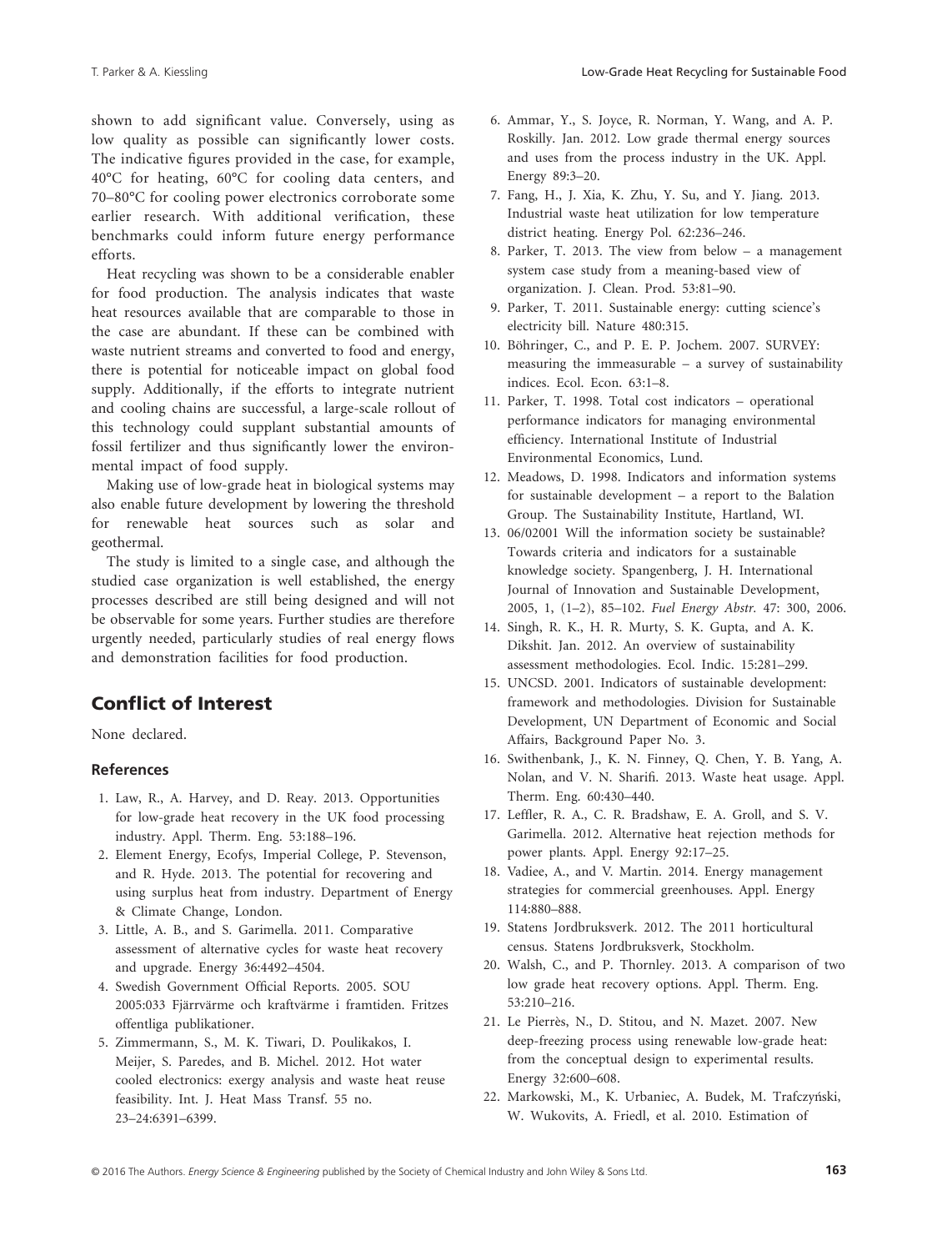energy demand of fermentation-based hydrogen production. J. Clean. Prod. 18(Suppl. 1):S81–S87.

- 23. Liu, D. 2008. Bio-hydrogen production by dark fermentation from organic wastes and residues. Ph.D. Thesis, Department of Environmental Engineering Technical University of Denmark.
- 24. Lakaniemi, A.-M., O. H. Tuovinen, and J. A. Puhakka. 2013. Anaerobic conversion of microalgal biomass to sustainable energy carriers – A review. Biorefineries 135:222–231.
- 25. Langeland, M., A. Kiessling, and O.-I. Lekang. 2014. Baltic Aquaculture Innovation Centre (BIC), Aquaculture Center East, 1.
- 26. Halver, J. E., and R. W. Hardy. 2002. Fish nutrition, 3rd ed. Elsevier Science and Academic Press, San Diego, CA.
- 27. FAO. 2014. The state of World Fisheries and Aquaculture. Opportunities and challenges. Food and Agriculture Organisation of the United Nations, Rome.
- 28. FAO. 2014. Sustainable fisheries and aquaculture for food security and nutrition. Food and Agriculture Organisation of the United Nations, Rome.
- 29. Terjesen, B. F. 2012. Forskning på miljökrav og produktionsmetoder I RAS for Atlantisk laks. *in Proceedings*, Sunndalsöra, Norway.
- 30. Terjesen, B. F., S. T. Summerfelt, S. Nerland, Y. Ulgenes, S. O. Fjæra, B. K. Megård Reiten, et al. 2013. Design, dimensioning, and performance of a research facility for studies on the requirements of fish in RAS environments. Aquaculture 54:49–63.
- 31. Randall, D., W. Burggren, and K. French. 2001. Eckert: animal physiology, 5th ed. W.H. Freeman, New York, NY.
- 32. Lekang, O. I. 2013. Aquaculture hatchery water supply and treatment systems. Pp. 3–22 *in* X. Allan and X. Burnell, eds. Advances in aquaculture hatchery technology. Woodhead publishing, Cambridge, U.K.
- 33. Bergheim, A., H. Thorarensen, A. Jøsang, O. Alvestad, and F. Mathisen. 2013. Water consumption, effluent treatment and waste load in flow-through and recirculating systems for salmonid production in Canada – Iceland – Norway *in Proceedings*.
- 34. Malm, M., K. McFaul, P. W. Carlsson, C. Vettier, and C. Carlile. 2008. Focus Lund. The ESS Scandinavia submission to the ESFRI Working Group on ESS siting. European Spallation Source Scandinavia.
- 35. Parker, T. 2013. Energy policy. European Spallation Source ESS AB. 13-June-2013.
- 36. Peck, P., and T. Parker. 2015. The "sustainable Energy Concept" – making sense of norms and co-evolution within a research facility's energy strategy. J. Clean. Prod. doi: 10.1016/j.jclepro.2015.09.121.
- 37. Lindström, E. 2014. Energy inventory. European Spallation Source ESS AB, 24-Feb-2014.
- 38. Torbentsson, J. 2014. Cooling related inventory. EuCARD2 Consortium, Lund, Sweden, Deliverable Report EuCARD2-Del-D3-1, 2014.
- 39. Stadlmann, J., R. Gehring, E. Jensen, T. Parker, and P. Seidel. 2014. Energy efficiency of particle accelerators – a networking effort within the EuCard2 program, presented at the 5th International Particle Accelerator Conference, Dresden, Germany, Pp. 4016–4018.
- 40. Bordry, F., T. Parker, and C. Rizzuto. 2011. Main findings of the first joint workshop on Energy management for large-scale research infrastructures, presented at the Energy for Sustainable Science workshop, Lund, Sweden.
- 41. Indebetou, F. 2013. Business plan energy recycling. Pp. 104–117 *in* T. Parker, ed. ESS energy design report. ESS, Lund, Sweden.
- 42. Lebrun, P. 2014. Energy consumption and savings potential of CLIC, presented at the 55th ICFA Advanced Beam Dynamics Workshop on High Luminosity Circular e+e- Colliders – Higgs Factory, Beijing.
- 43. Brown, L. R. 2012. Full planet empty plates. The new geopolitics of food scarcity. W.W. Norton and Company, New York, NY.
- 44. WWF Soy Report Card. 2014. Assessing the use of responsible soy for animal feed in Europe. World Wildlife Found, International, 56 pp.
- 45. Gelder, J. V., K. Kammeraat, and H. KroesSoy. 2008. Consumption for feed and fuel in the European Union. Friends of the Earth Netherlands, 22 pp.
- 46. Ekelund, L. L., L. Johnson, S. Lundqvist, B. Persson, H. Sandin, H. Schroeder, A. Sundin, I. Christensen, G. Larsson, and L.-L. Björkman. 2012. Branschbeskrivning Trädgård – område hortikultur, utemiljö och fritidsodling, Sveriges lantbruksuniversitet, Fakulteten för landskapsplanering, trädgårds- och jordbruksvetenskap, Omvärld Alnarp 2012, ISBN:978-91-576-9114-9.
- 47. Rumsey, G. L., R. A. Winfree, and S. G. Hughes. 1992. Nutritional value of dietary nucleic acids and purine bases to rainbow trout (*Oncorhynchus mykiss*). Aquaculture 108:97–110.
- 48. Kinsella, J. E., B. German, and J. Shetty. 1985. Uricase from fish liver: isolation and some properties. Comp. Biochem. Physiol. B 82:621–624.
- 49. Andersen, Ø., T. S. Aas, H. Takle, S. van Nes, B. Grisdale-Helland, and B. F. Terjesen. 2006. Purineinduced expression of urate oxidase and enzyme activity in Atlantic salmon (*Salmo salar*). FEBS J. 273:2839–2850.
- 50. Langeland, M., A. Vidakovic, J. Vielma, J. Lindberg, A. Kiessling, and T. Lund. 2015. Digestibility of microbial and mussel meal for Arctic charr (*Salvelinus alpinus*) and Eurasian perch (*Perca fluviatilis*). Aquac. Nutr. *In press*.
- 51. Santoyo-Castelazo, E., and A. Azapagic. 2014. Sustainability assessment of energy systems: integrating environmental, economic and social aspects. J. Clean. Prod. 80:119–138.